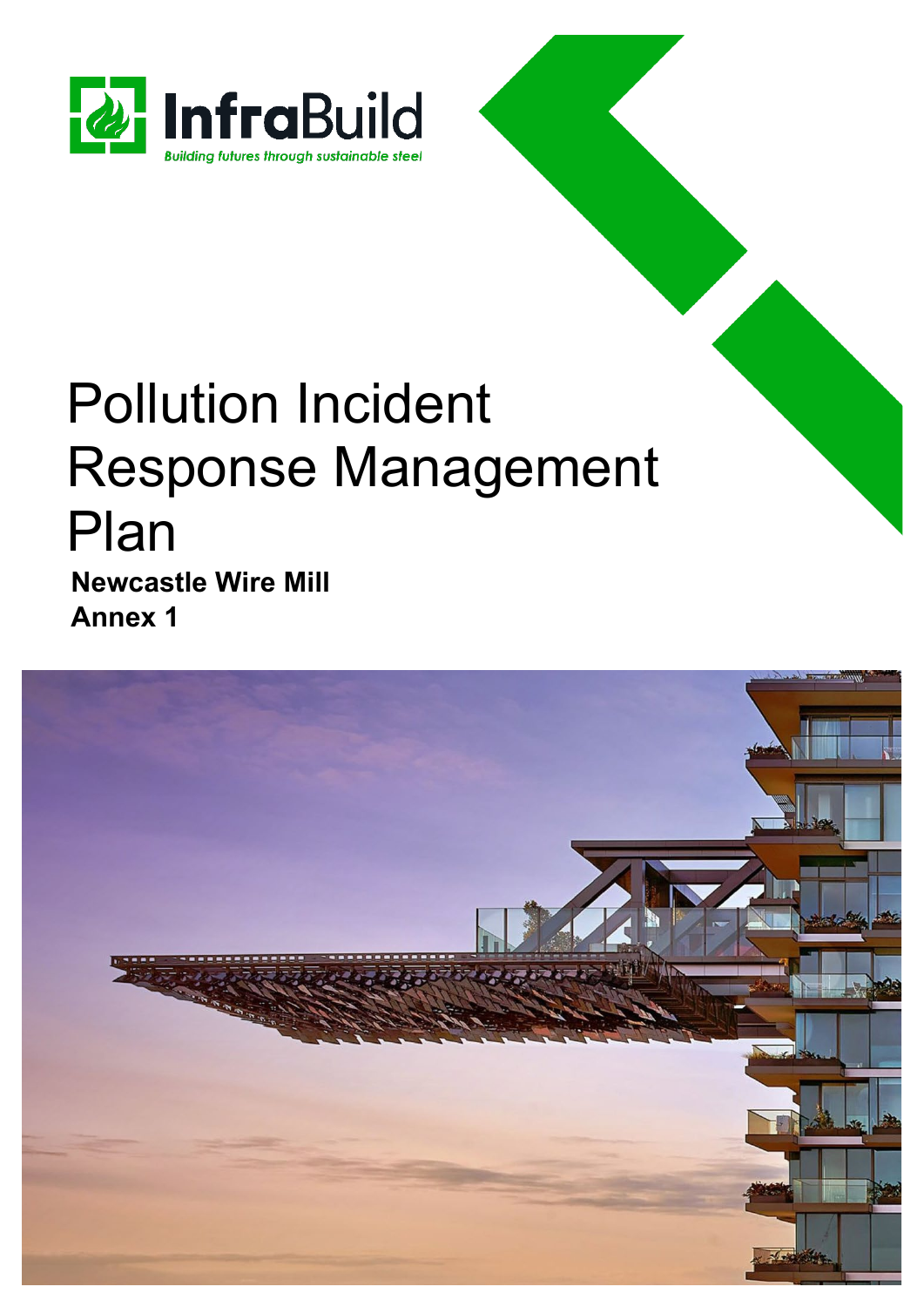# Annex 1 – Publicly available Information

This Annex has been prepared for the purposes of online publication of requirements relating to the site Pollution Incident Response Management Plan. It contains a direct reproduction of content drawn from the Pollution Incident Response Management Plan though has been modified to exclude personal information within the meaning of the Privacy and Personal Information Act 1998.

# **Contacting Relevant Authorities to Notify a Pollution Incident**

Only complete Step 1 followed by Step 2 if there is an immediate threat to human health or property. If not, complete Step 2 only. All agencies in Step 2 must be contacted, regardless of incident type. For example, Fire and Rescue must be contacted even if there is no fire.

#### **Step 1**

| <b>Notification Record</b> |                        |                   |                   |                  |  |  |
|----------------------------|------------------------|-------------------|-------------------|------------------|--|--|
| <b>External Body</b>       | <b>Phone Contact</b>   | Time/Date         | Name              | Initial Advice / |  |  |
|                            | <b>Details</b>         | (of notification) | (Person notified) | Comment          |  |  |
| <b>Emergency</b>           | 000                    |                   |                   |                  |  |  |
| <b>Services</b>            | Only call 000 first if |                   |                   |                  |  |  |
| (Fire and Rescue, Police,  | there is an immediate  |                   |                   |                  |  |  |
| Ambulance Services)        | threat to human health |                   |                   |                  |  |  |
|                            | or property            |                   |                   |                  |  |  |

#### **Step 2** – Proceed with the following notifications **in the order provided**

| 2. EPA                       | 131 555                  |  |  |
|------------------------------|--------------------------|--|--|
| The Ministry of<br>3.        | 02 4924 6477             |  |  |
| <b>Health</b>                | (diverts to John Hunter  |  |  |
| (via the local public        | Hospital) Ask for Public |  |  |
| health unit)                 | Health Office on call.   |  |  |
| <b>The Work Cover</b><br>4.  | 13 10 50                 |  |  |
| <b>Authority</b>             |                          |  |  |
| 5.<br><b>The Local</b>       | 4974 2000                |  |  |
| <b>Authority</b>             |                          |  |  |
| (Newcastle City Council)     |                          |  |  |
| 6. Fire and Rescue           | 1300 729 579             |  |  |
| <b>NSW</b>                   |                          |  |  |
| <b>InfraBuild Site</b><br>7. | 4935 4999                |  |  |
| <b>Security</b>              |                          |  |  |

#### **2.6.1 Notification of Immediate Neighbours**

Implement this section where a need to notify has been determined and:

- potential effects of the pollution incident are considered to be localised toimmediate site neighbours; or
- potential effects of the pollution incident are considered to be widespread and applicable to the general community.

The site situated adjacent to the Hunter River at the north end of Ingall Street in Mayfield. The closest residential area is located south of the Industrial Highway Mayfield and includes schools and an aged care facility.

Table 3 lists neighbours immediately adjacent to the **Infra**Build Newcastle Wire Mill site, provided to assist in the effective communication of issues which extend past the site boundary.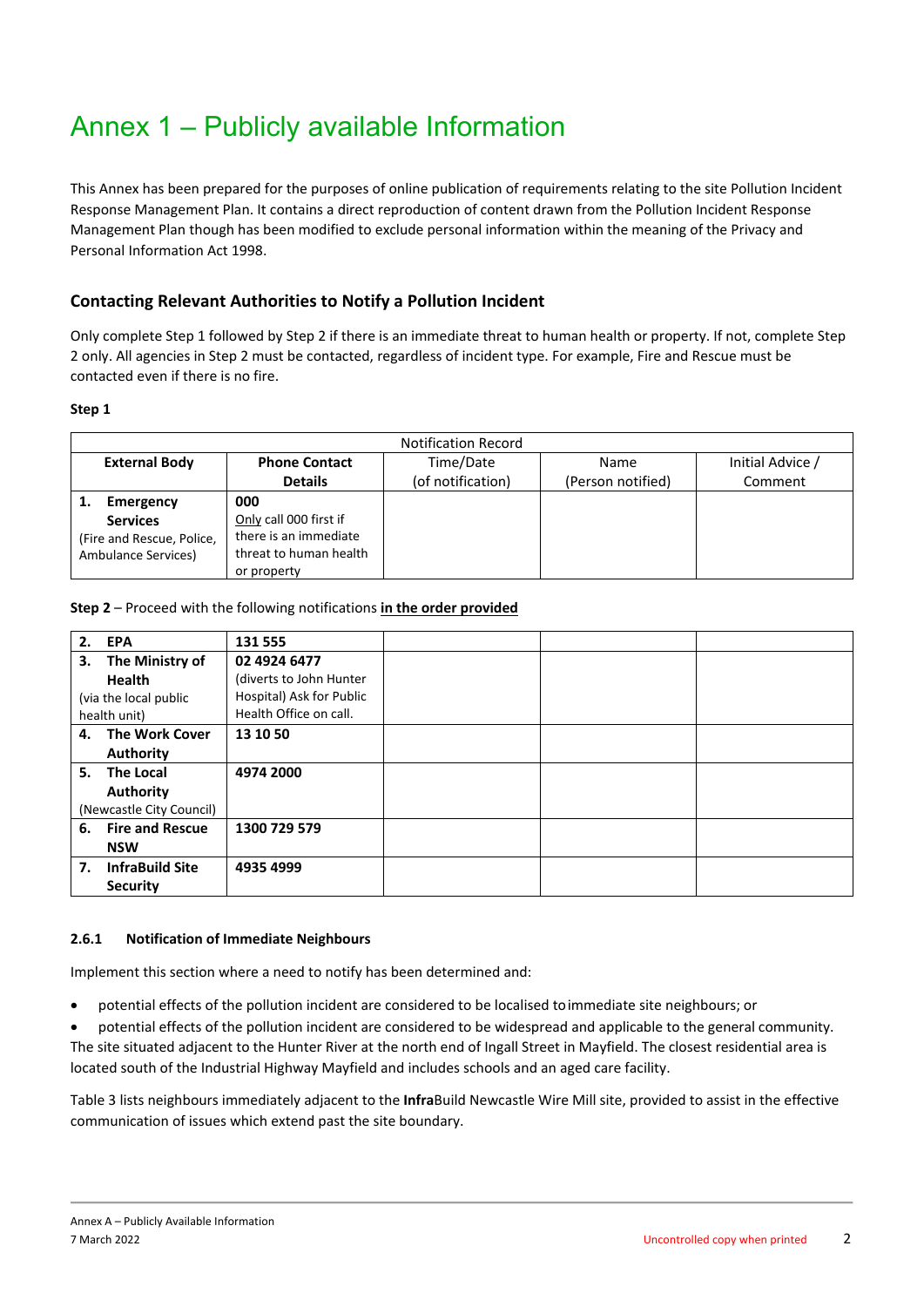#### **Table 3 –** Land uses immediately adjacent to Newcastle Wire Mill

| <b>Direction</b> | <b>Owner/Occupier</b>                                              | <b>Contact Details</b>                          |  |
|------------------|--------------------------------------------------------------------|-------------------------------------------------|--|
| North            | InfraBuild Rod Mill                                                | <b>Infra</b> Build Ingall St Security 4935 4999 |  |
|                  | Newcastle Coal Infrastructure Group<br>(Grey coloured Coal Loader) | 1800 016 304                                    |  |
| Northeast        | Hunter River - Newcastle Port Corporation                          | 4929 3890                                       |  |
| East             | <b>Stolthaven Terminals</b>                                        | 0418 736 974                                    |  |
| South            | Residential                                                        | 000                                             |  |
| Southwest        | Residential                                                        | 000                                             |  |
|                  | Mayfield East Public School                                        | 0249 681495                                     |  |
|                  | St Columbans Primary School                                        | 0249 683315                                     |  |
|                  | Fronditha Care Inc.                                                | 0240 164160                                     |  |
|                  | Mayfield Aged Care                                                 | 0249 671060                                     |  |
| West             | <b>Infra</b> Build Contistretch                                    | <b>Infra</b> Build Ingall St Security 4935 4999 |  |
|                  | Austube Mills Newcastle                                            | Austube Mills Security 4935 5739                |  |
| Northwest        | Steelstone Pty Ltd (SCE)                                           | 4949 2800                                       |  |
|                  | <b>Infra</b> Build NDC                                             | <b>Infra</b> Build Ingall St Security 4935 4999 |  |

### **2.6.2 Notification of Community**

Implement this section where a need to notify has been determined and the potential effects of the pollution incident are widespreadand applicable to the general community.

**Infra**Build has determined that in the event of an emergency which has the potential to affect the residential area, communication to residents will occur via the Emergency Alert System managed by local emergency services. The Emergency Alert System sends messages to landlines and mobile phones in the area concerned as nominated by Emergency Services.

Other methods of community notification may also be employed based upon an assessment of the circumstances by the emergency agency controller.